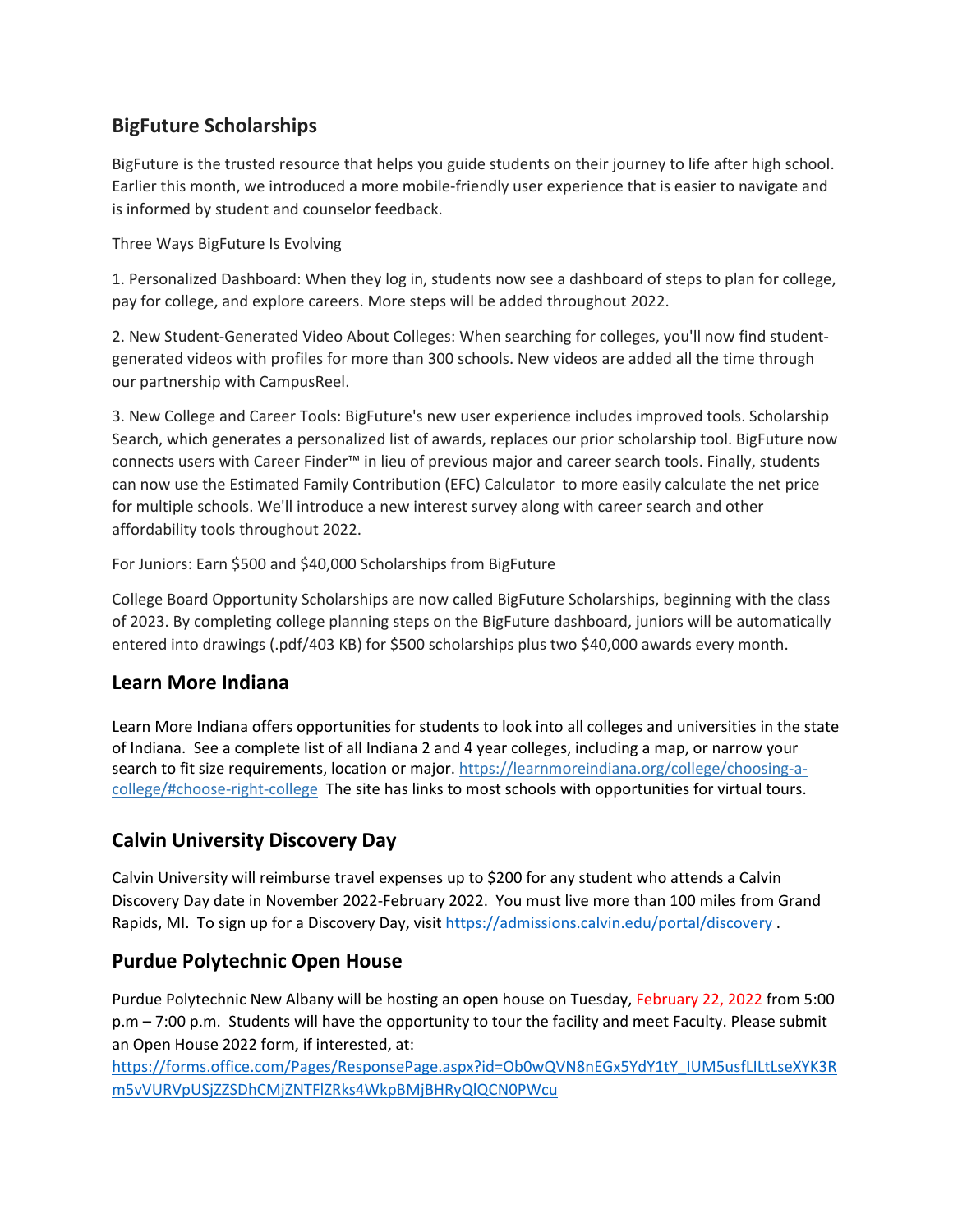## **Clark County REMC Opportunities**

Clark County REMC is sponsoring four students to attend Youth Tour to Washington, D.C. on June 16-23, 2022. Applicants must be current juniors who are the son, daughter or legal ward of a REMC member/owner who receives electric services from Clark County REMC. Applications can be found at <https://www.clarkremc.coop/youth-tour> . Deadline to apply is February 18, 2022. Please see flyer on Counselors page for more information.

#### **Asbury Academy**

Enrollment in Asbury Academy allows high school juniors and seniors to take classes for college credit. Online courses are offered in an intensive, eight-week format. Students may only enroll in one course at a time. The courses are offered at a more than 80 percent discount off the regular tuition rate. Visit <https://www.asbury.edu/admissions-aid/academy/> for more information.

### **Ivy Tech Take A Class On Us**

Ivy Tech is offering the Take A Class On Us scholarship to any high school student who currently resides in an Indiana County served by Ivy Tech. Any 100 level course can be taken for \$50 plus the cost of textbooks/materials. Registration for the Spring Semester is open, registration for Summer and Fall of 2022 begins March 21, 2022. This is a first come, first served offer and interested students should make an appointment with the Dual Credit office. Please see Kevin Wilson for details.

### **Army ROTC Scholarships**

Army ROTC provides full tuition and fees (or \$10K for room and board) scholarships to over 2000 high school students each year. The scholarship also provides \$1200 annually for books and a stipend of \$420 per month (for up to 10 months per year). Please visit

[https://offload.goarmy.com/content/dam/goarmy/emm/attachments/Army\\_ROTC\\_Info\\_SY22-23.pdf](https://offload.goarmy.com/content/dam/goarmy/emm/attachments/Army_ROTC_Info_SY22-23.pdf) for more information.

#### **Horatio Alger Association of Distinguished Americans Scholarship**

The Horatio Alger Association of Distinguished Americans seeks to provide financial assistance to students with significant financial need and have exhibited integrity and perseverance in overcoming personal adversity. High School juniors who demonstrate a financial need, display integrity and perseverance, are involved in school and community service activities and have at least a 2.0 GPA are invited to apply. Visit<https://scholars.horatioalger.org/> for information and to apply. Applications are due by March 15, 2022.